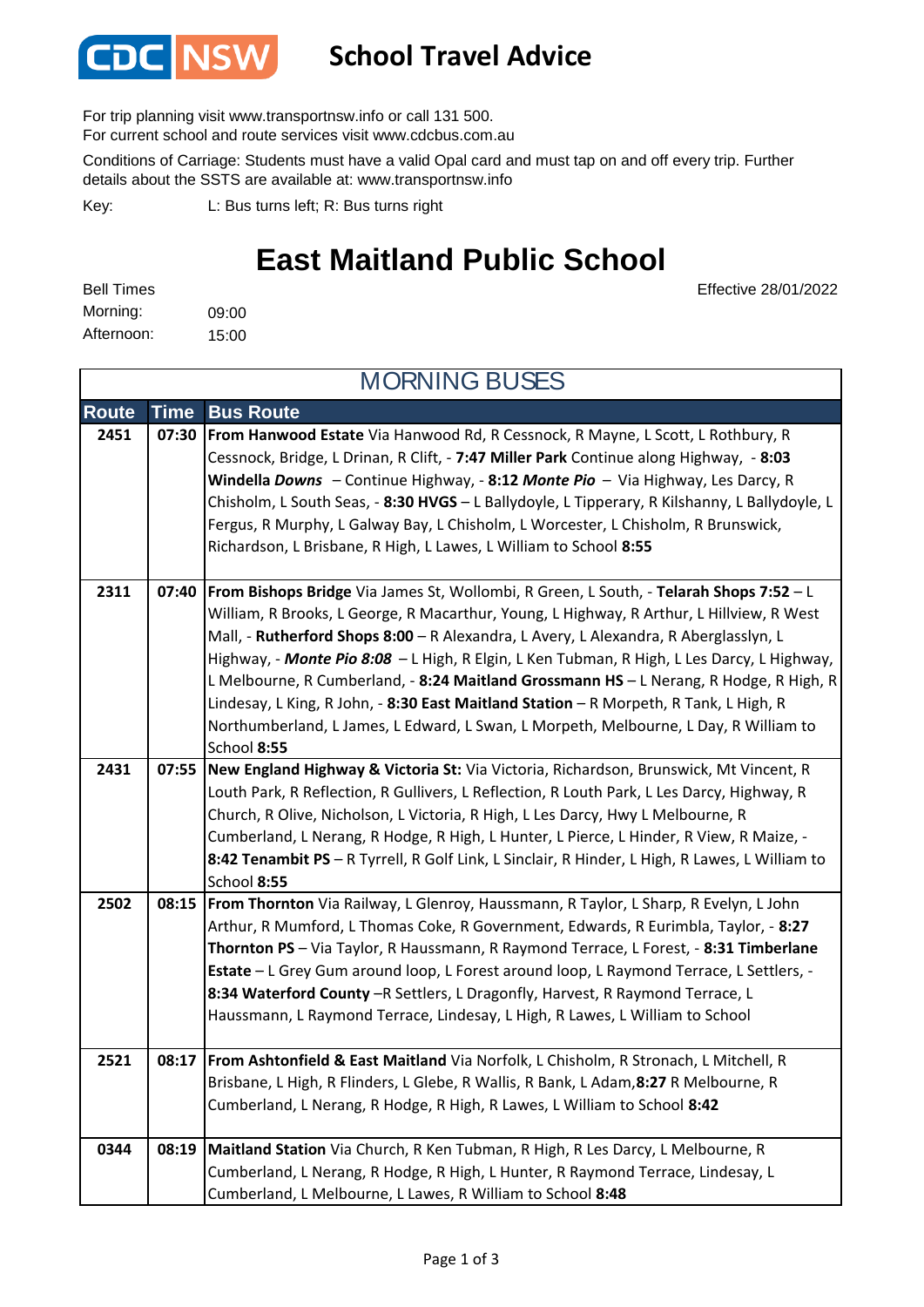# **School Travel Advice**

**CDC NSW** 

| <b>Route</b> | <b>Time</b> | <b>Bus Route</b>                                                                               |
|--------------|-------------|------------------------------------------------------------------------------------------------|
| 0091         | 08:20       | Raymond Terrace Rd after Eales Rd: Via Raymond Terrace Rd, L Scotch Creek, L                   |
|              |             | Duckenfield, Edward, L High, L Tank, R Canterbury, 8:40 Morpeth Manor, via Canterbury, R       |
|              |             | Jenna, L Blackley, R Goldingham, R Maize, R Chambers, L Thompson, R Thompson, L                |
|              |             | Morpeth, Melbourne, L Day, R William to school 8:55                                            |
| 1442         |             | 08:27 From Ashtonfield & Metford Via Norfolk, L Chisholm, U/turn at roundabout, Chisholm, R    |
|              |             | Norfolk, L South Seas, Highway, L Ferraby, R Streeton, R Whitely, R Woodlands around           |
|              |             | loop, Woodlands, Whitely, L Streeton, Lowe, R Schanck, L Chelmsford, 8:39 Maitland             |
|              |             | Christian - L Chelmsford, R Turton, L Fieldsend, L Alliance, R Lawes, L William to School      |
|              |             | 8:53                                                                                           |
| 2332         | 08:28       | <b>From East Maitland</b> Via Chisholm, R Stronach, L Mitchell, R Chisholm, R Richardson, L    |
|              |             | Turnbull, L Wilton, L Mount Vincent, Brunswick, Richardson, Victoria, L Rous, R High, L        |
|              |             | Highway, R King, L Lawes, L William to School 8:50                                             |
| 2362         | 08:30       | From East Maitland & Rathluba Via Highway, R Brunswick, R Richardson, L Maher, L               |
|              |             | Rathluba, R McCann, L Mingay, L. Vista, R Turnbull, R Rosebrook, R Lochend, R Turnbull, R      |
|              |             | Wilton around loop, L Mount Vincent, Brunswick, Richardson, R Victoria, L Brisbane, R          |
|              |             | High, L Highway, R King, L Lawes, L William to School 8:55                                     |
|              |             |                                                                                                |
| 2252         |             | 08:33 From Ashtonfield Via Pacific, L Malay, R Lord Howe, L Pacific, L Airlie, L South Seas, L |
|              |             | Galway Bay, R Chisholm, L Highway, R King, L Lawes, L William to School 8:55                   |
|              |             |                                                                                                |
| 1512         | 08:37       | From Raworth Via Morpeth, R Jenna, R Wirra, R Justin, L Valley, R Edwards, L Robert, L         |
|              |             | Ronald, L Thursby, L O'Hearn, L Goldingham, R Crawford, R Valentia, L Frater, L Edward, R      |
|              |             | Maize, L Tyrrell, R Golf Links, L Sinclair, R Hinder, L High, R Lindesay, L Cumberland, L      |
|              |             | Melbourne, L Lawes, R William to School 8:54                                                   |
| 2552         | 08:45       | From Eastville Via Chelmsford Drive & Turton, L Fieldsend, L Quarry, veer L Quarry, R Page,    |
|              |             | L Blaxland, L Bruce, L Quarry, R Lawes, L William to School 8:58                               |

| AFTERNOON BUSES |      |                                                                                                    |  |  |  |
|-----------------|------|----------------------------------------------------------------------------------------------------|--|--|--|
| <b>Route</b>    | Time | <b>Bus Route</b>                                                                                   |  |  |  |
| 2292            |      | 15:03 To East Maitland Via William, L Highway, L King, R Lawes, R High, L Highway, R Brunswick,    |  |  |  |
|                 |      | R Richardson, R Victoria, L Rous, L High, R Flinders, L Glebe, R Wallis, R Melbourne, L            |  |  |  |
|                 |      | Highway to High                                                                                    |  |  |  |
| 2573            |      | 15:05 To Greenhills, East Maitland & Ashtonfield Via William, R Lawes, R Page, L Blaxland across   |  |  |  |
|                 |      | Highway, Mitchell, L Molly Morgan, R Chisholm, L Norfolk, R South Seas, L Ballydoyle, L            |  |  |  |
|                 |      | Tipperary, R Kilshanny, L Ballydoyle, L Fergus, R Murphy, R Galway Bay, L South Seas, R            |  |  |  |
|                 |      | Chisholm,                                                                                          |  |  |  |
| 2244            |      | 15:07   To Ashtonfield Via William, L Highway, R Chisholm, L Galway Bay, R South Seas, R Airlie, R |  |  |  |
|                 |      | Pacific, R Lord Howe, L Malay, R Pacific, L South Seas, R Norfolk 3:20                             |  |  |  |
| 0301            |      | 15:10 To East Maitland & Ashtonfield Via William, L Highway, R Chisholm, R Molly Morgan, L         |  |  |  |
|                 |      | Verdant, R Stronach, L Mitchell, L Chisholm, R Worcester, L Chisholm, R Richardson,                |  |  |  |
|                 |      | Highway, R High, L Lindesay, R Cumberland, L Nerang, R Hodge, High, L Highway, R                   |  |  |  |
|                 |      | Chisholm, L South Seas, R Airlie, R Pacific, R Lord Howe, L Malay, R Pacific, R South Seas         |  |  |  |
|                 |      | 3:48                                                                                               |  |  |  |
| 2633            |      | 15:12 To Rathluba, East Maitland Via William, L Hwy, R High, L Brisbane, R Brunswick, R            |  |  |  |
|                 |      | Richardson, L Maher, L Rathluba, R McCann, L Mingay, L Vista, R Turnbull, R Rosebrook, L           |  |  |  |
|                 |      | Lochend, R Turnbull, R Wilton around loop, L Mount Vincent, Brunswick, Richardson, L               |  |  |  |
|                 |      | Brisbane, R Melbourne                                                                              |  |  |  |

#### A FTERNOON BUSE

H.